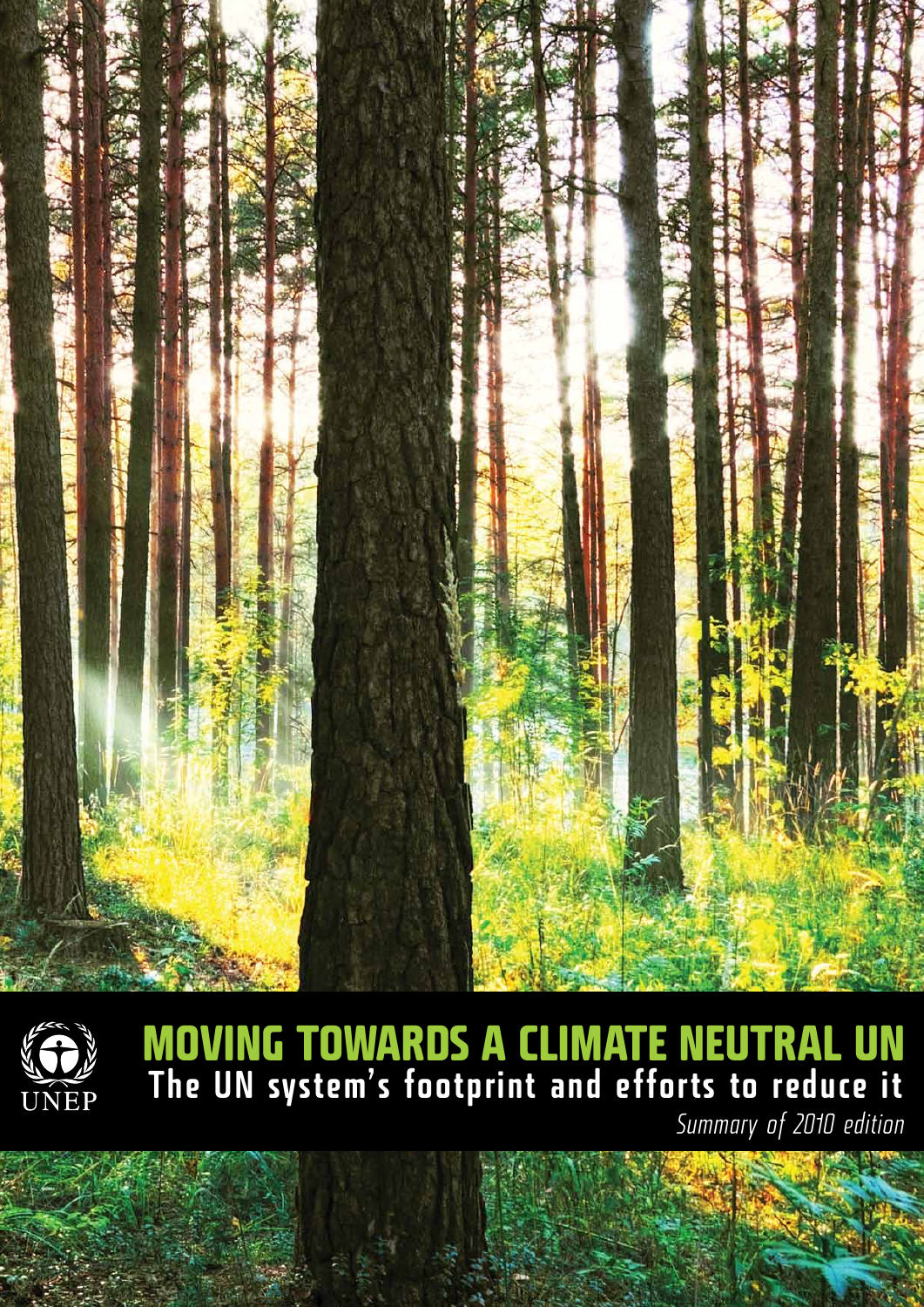# Noving Towards a Climate Neutral UN Moving Towards a Climate Neutral UN

# Moving towards a climate neutral UN

In October 2007 the UN Chief<br>Executives Board (CEB) approved<br>the UN Climate Neutral Strategy,<br>which committed all UN agencies, n October 2007 the UN Chief Executives Board (CEB) approved **the UN Climate Neutral Strategy,** funds and programmes to move towards climate neutrality within the wider context of greening the UN. In signing it, the heads of all UN organizations agreed to:

- estimate their greenhouse gas emissions,
- undertake efforts to reduce their greenhouse gas emissions to the greatest extent possible, and
- analyze the cost implications and explore budgetary modalities of purchasing carbon offsets.

*Moving Towards a Climate Neutral UN 2010* presents the results of the 2009 greenhouse gas inventory, measures taken in 2010 to reduce emissions and plans for improving the sustainability performance of the UN in the coming years.

#### Statement from the United Nations Secretary General



*"The United Nations is strongly committed to doing its part to adapt to a changing world. Sustainability can make us a better organization – more efficient, more effective and less exposed to risk. Looking forward, I am determined to see sustainability embedded throughout our operations –* 

*in how we procure and use energy and other resources; in our modes of transport, our buildings and our waste disposal."*

**Ban Ki-moon** New York, January 2011

From the Foreword of *Moving Towards a Climate Neutral UN 2010*

## Greenhouse gas emissions for 2009

In 2010 staff worked together to<br>calculate the greenhouse gas<br>emissions from the UN system.<br>The results reflect emissions in 2009 In 2010 staff worked together to calculate the greenhouse gas emissions from the UN system.

from 52 UN organizations – based on the Greenhouse Gas Protocol, a widely used greenhouse gas inventory methodology developed by the World

#### Key figures for the UN System 2009

| Number of staff (including peacekeeping<br>operations) | 210,927                       |
|--------------------------------------------------------|-------------------------------|
| Number of reporting institutions                       | 52                            |
| <b>Total emissions</b>                                 | 1,744,534 tCO <sub>2</sub> eq |
| Emissions per capita                                   | 8.3 tCO <sub>2</sub> eq       |
| Air travel per capita                                  | 4.1 tCO <sub>2</sub> eq       |

Resources Institute and the World Business Council for Sustainable Development.

The UN greenhouse gas inventory includes emissions from all activities that are under the direct financial control of the organization, such as heating and cooling of buildings and travel of staff members.

The results show that the UN emitted 1.7 million tonnes of  $CO<sub>2</sub>$  equivalent or 8.3 tonnes per capita.

Half of the UN's emissions come from air travel making this the biggest challenge for the UN in reducing its emissions. Other major contributors include vehicles and buildings.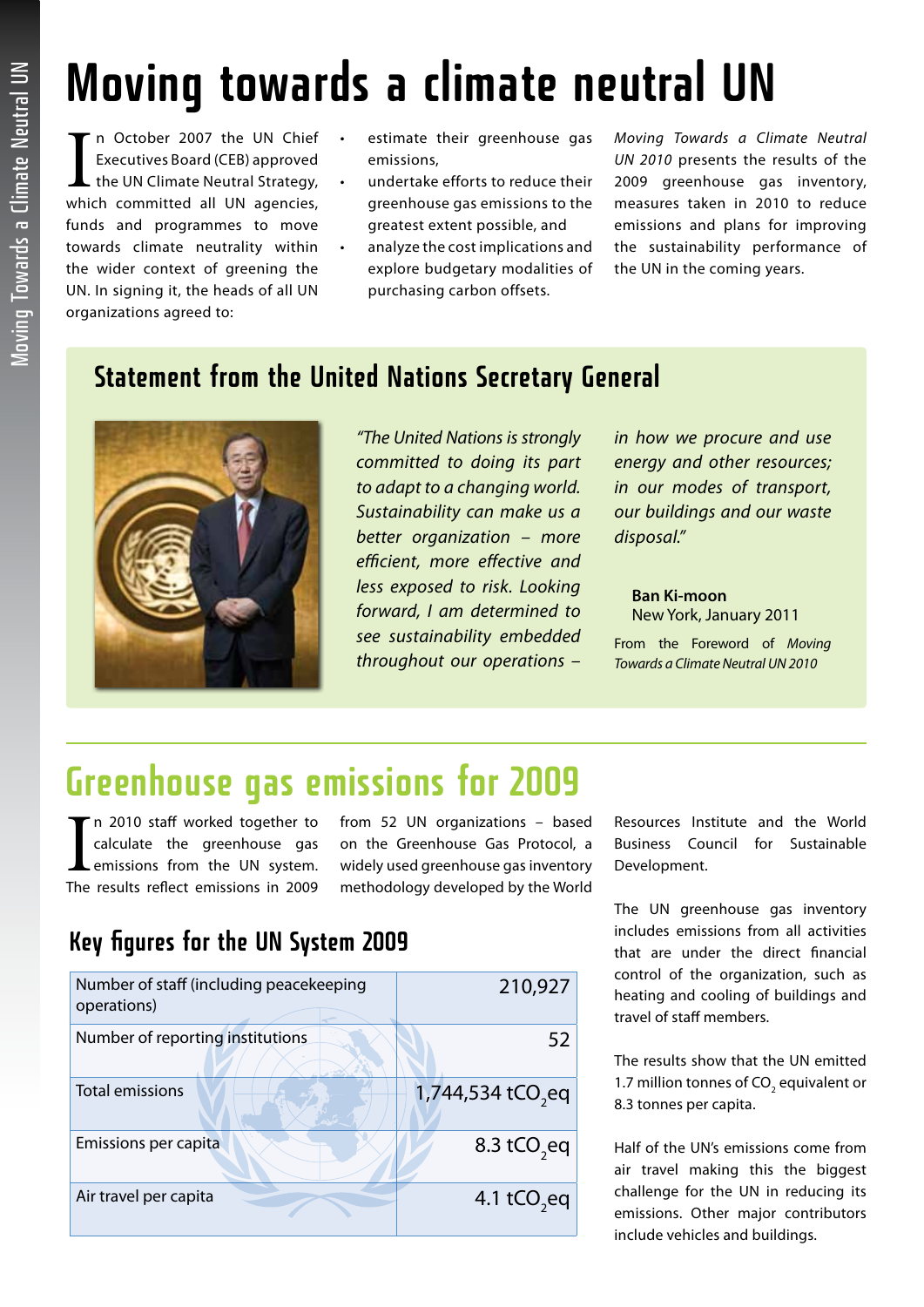#### Emissions by source (in tonnes CO<sub>2</sub> equivalent)



\* Department of Peacekeeping Operations

## Looking to the future

There is still a long way to go<br>before the UN Climate Neutral<br>Since work began in 2007 effort has before the UN Climate Neutral Strategy is fully implemented. Since work began in 2007, effort has been mostly focused on setting up a system for developing consistent greenhouse gas inventories. However, in the coming years more energy will go into reducing emissions and broadening the scope of the work to include other sustainability issues relating to the UN's operations.

The next immediate step for all UN organizations is to develop and adopt Emission Reduction Strategies. Based on their greenhouse gas inventories and coupled with internal priorities, the Emission Reduction Strategies will be maps for UN organizations, guiding them towards ever greater sustainability.

Complementing the work on the UN's in-house sustainability management is the parallel effort by the UN Environment Management Group to develop ways of embedding sustainability into the UN's external work (e.g. in projects and missions) by applying environmental and social safeguards to relevant decisionmaking processes.

Meanwhile the Issue Management Group on Sustainability Management and the Sustainable United Nations facility will continue to work with various interagency networks to review common policies for travel and facilities management. They will provide guidance on how these can be adapted to be more sustainable, and seek out examples of where this is already happening.

Another key focus for the coming years is identifying ways of integrating sustainability into daily operations. Sustainability management in the

UN should no longer be treated as an individual project with temporarily assigned staff, but should be recognized as a permanent function, fully supported by management and administrative systems. The Issue Management Group's work to develop a strategic plan for sustainability management in the UN, and the work of the Umoja project in integrating sustainability functions within the new enterprise resource planning system, are both contributing to this end.

Arguably more important than any of the above, however, is the work to truly cement the understanding of, and support for, the climate neutral effort among all UN staff and other stakeholders. Without this support, the chances of success are slim. Climate neutrality and sustainability are not only about doing the right thing, but – as Secretary General Ban Ki-moon has pointed out – are ultimately about the UN's credibility as an organization in the twenty-first century.